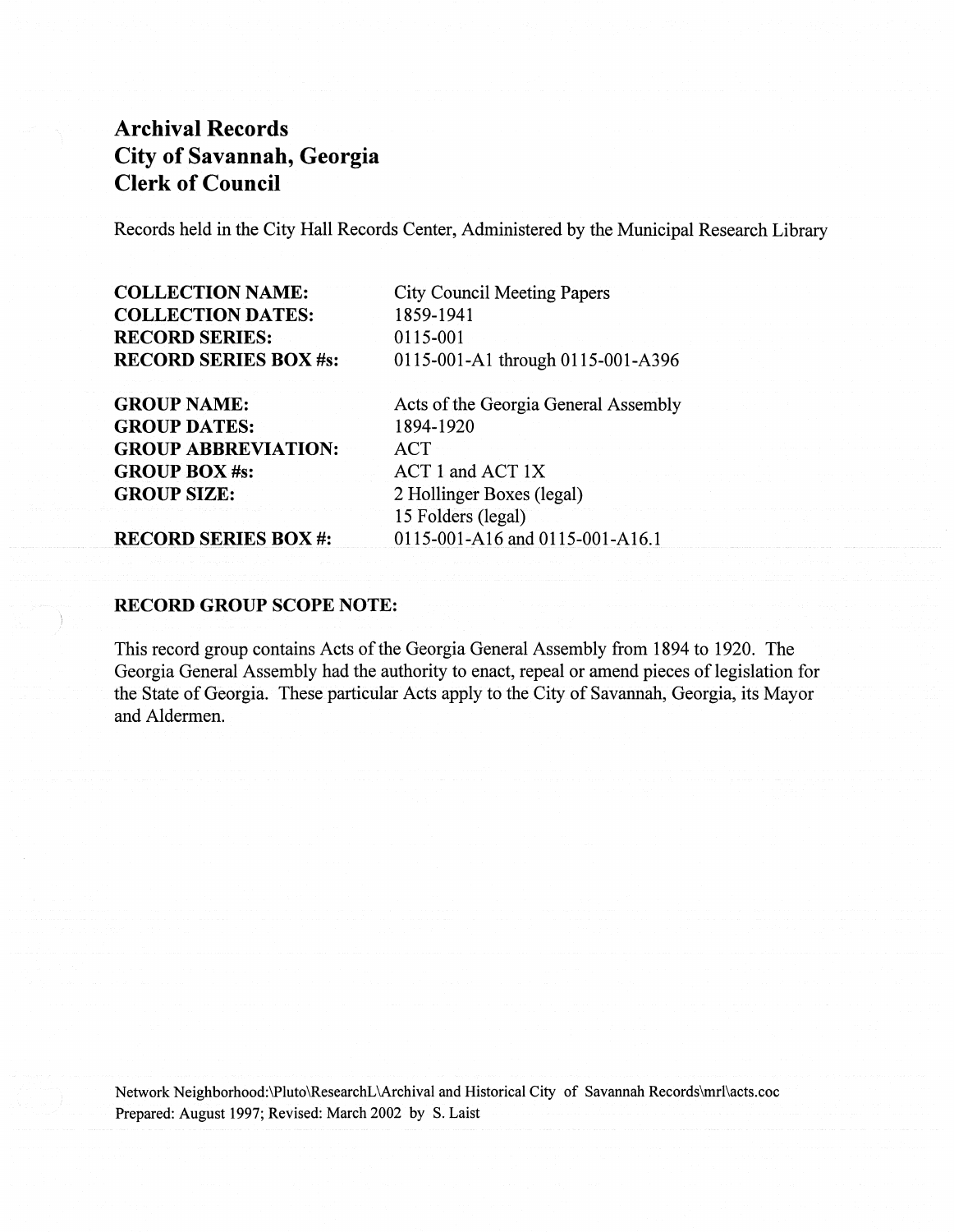Records held in the City Hall Records Center, Administered by the Municipal Research Library

City Council Meeting Papers (0115-001), 1859-1941 Acts of the Georgia General Assembly (ACT), 1895-1920

## **INVENTORY:**

BOX # ACT **IX** [0115-001-A16.1]

#### Acts, 1894

To repeal an Act entitled "an Act to provide for and regulate municipal elections in the City of Savannah; to prescribe suitable penalties for all violations thereof, and for other purposes"

## Acts, 1895

To extend the jurisdiction of the Police or Recorders Court

To grant to the Mayor and Aldermen of the City of Savannah, for the purpose of straightening Abercorn Street, a strip of land in Crawford Ward

To fix permanently the title and status of the piece of ground on the South-East corner of South Broad and Abercorn Streets in the City of Savannah now known as the old cemetery

To amend an act approved November 12 1889 entitled, "an Act to declare the Councilmen and Aldermen of the towns and cities in this state ineligible during their term of office to hold any other municipal office

To amend Section Forty Nine Hundred and Twenty Eight (4928) of the Code of Eighteen Hundred and Eighty Two (1882) relating to sales of property under execution issuing out of the City Court

To fix the time for the election for Sheriff and Clerk of the City Court.

To create the Office of Commissioner of Public Works.

To create and organize a Board of Water Commissioners

To create and organize a Board of Police Commissioners for the City of Savannah.

To extend the jurisdiction, for sanitary purposes, of the Mayor and Aldermen

To create and organize a Board of Fire Commissioners for the City of Savannah

To create and organize a Board of Tax Assessors and Receivers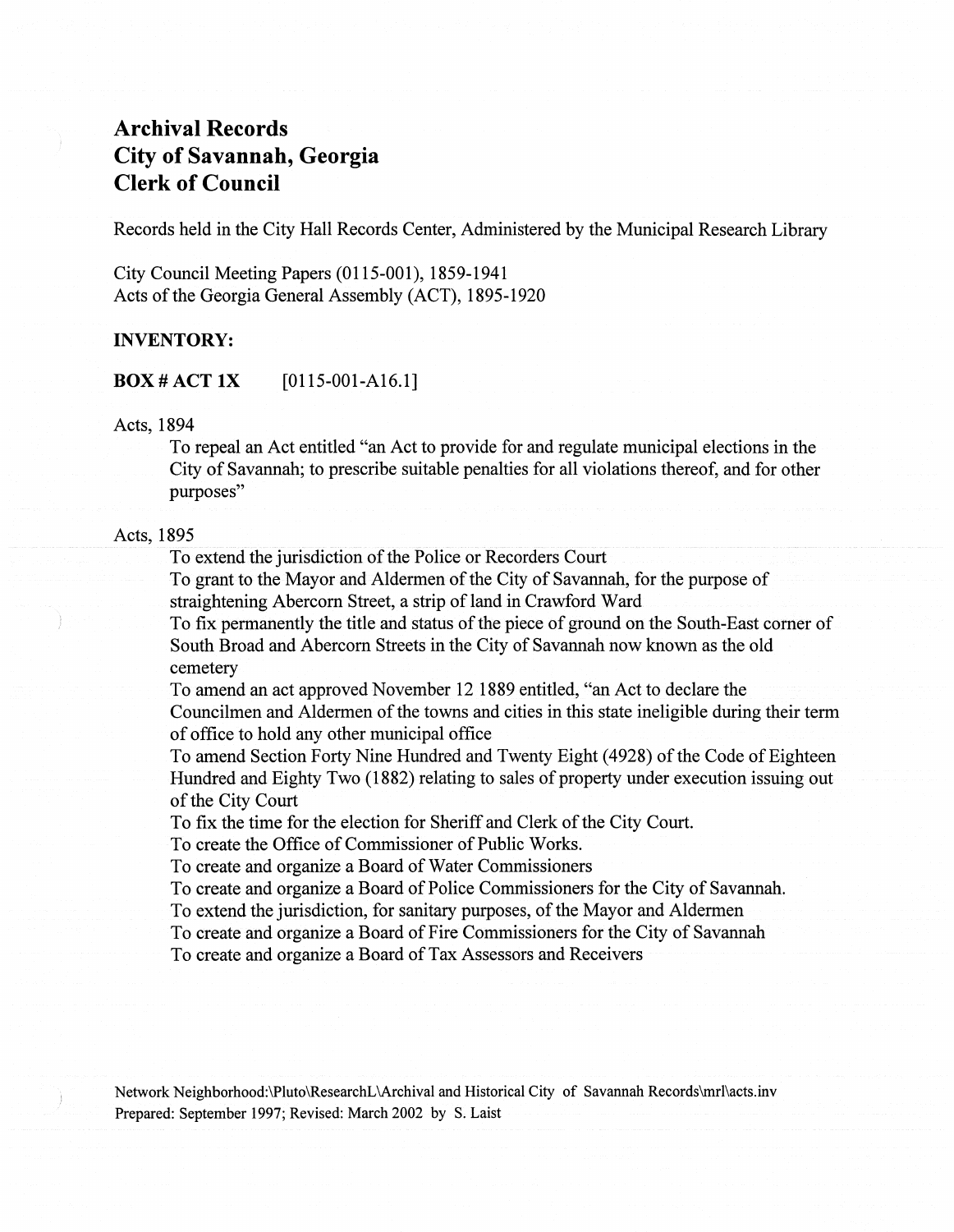Records held in the City Hall Records Center, Administered by the Municipal Research Library

City Council Meeting Papers (0115-001), 1859-1941 Acts of the Georgia General Assembly (ACT), 1895-1920

### INVENTORY:

**BOX # ACT 1X<sup>1</sup>** [0115-001-A16.1] continued

Acts, 1896

To authorize the Judges ofCity Courts to require the testimony in certain cases to be reported by the official stenographer

To repeal an act entitled, "an Act to create and organize a Board of Tax Assessors and Receivers

To repeal an act entitled, "an Act to create the Office of Commissioner of Public Works" To repeal an act entitled, "an Act to create and organize a Board of Water Commissioners"

To repeal an act entitled "an Act to create and organize a Board of Fire Commissioners" To repeal an act entitled, "an Act to create and organize a Board of Police Commissioners"

To amend an Act of the Legislature entitled an Act to create and organize a Park and Tree Commissioners

To declare unlawful and void all arrangements, trusts or combinations made with a view to lessen, or which tend to lessen, free competition in the importation or sale of articles imported into this state

To authorize Counties and Municipal Corporations in this State to appeal or certiorari to the Superior Court

To confirm a grant to the Trustees of Wesley Monumental Church for the Methodist Episcopal church South

<sup>1</sup>Most of the documents in Box1X were found after initial processing. It is anticipated that more early material may surface as boxes are inventoried. These five folders have not been numbered.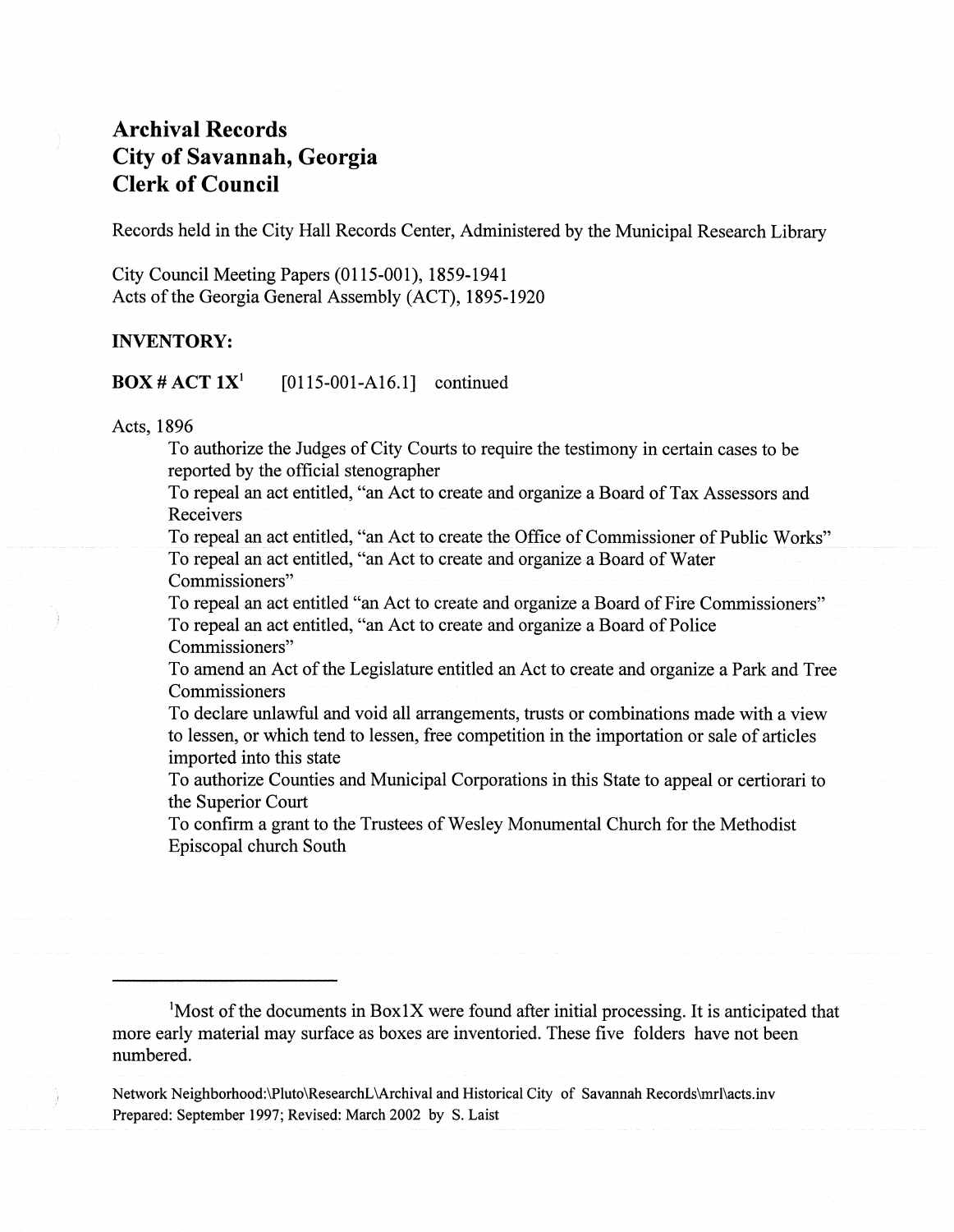Records held in the City Hall Records Center, Administered by the Municipal Research Library

City Council Meeting Papers (0115-001), 1859-1941 Acts of the Georgia General Assembly (ACT), 1895-1920

## **INVENTORY:**

**BOX # ACT 1** [0115-001-A16]

## Folder 1: Acts, 1898

To repeal an act to create a Commissioner of Public Works for the City of Savannah. To repeal an Act to create a Board of Police Commissioners for the City of Savannah. To repeal an Act to create a Board of Fire Commissioners for the City of Savannah. To authorize the Mayor & Aldermen of the City of Savannah to condemn property for drainage purposes...and to pay owners damages...

To repeal an Act to prohibit the holding of more than one office in Chatham County. To amend an Act to vest in the Mayor of the City of Savannah the veto power...[to include] the acting mayor and also Resolutions of Council.

To repeal an Act to create a Board of Tax Assessors for the City of Savannah. To repeal an Act to create a Board of Water Commissioners for the City of Savannah. To amend an Act to extend the corporate limits of the City of Savannah. To provide for the registration of voters to vote at the Municipal election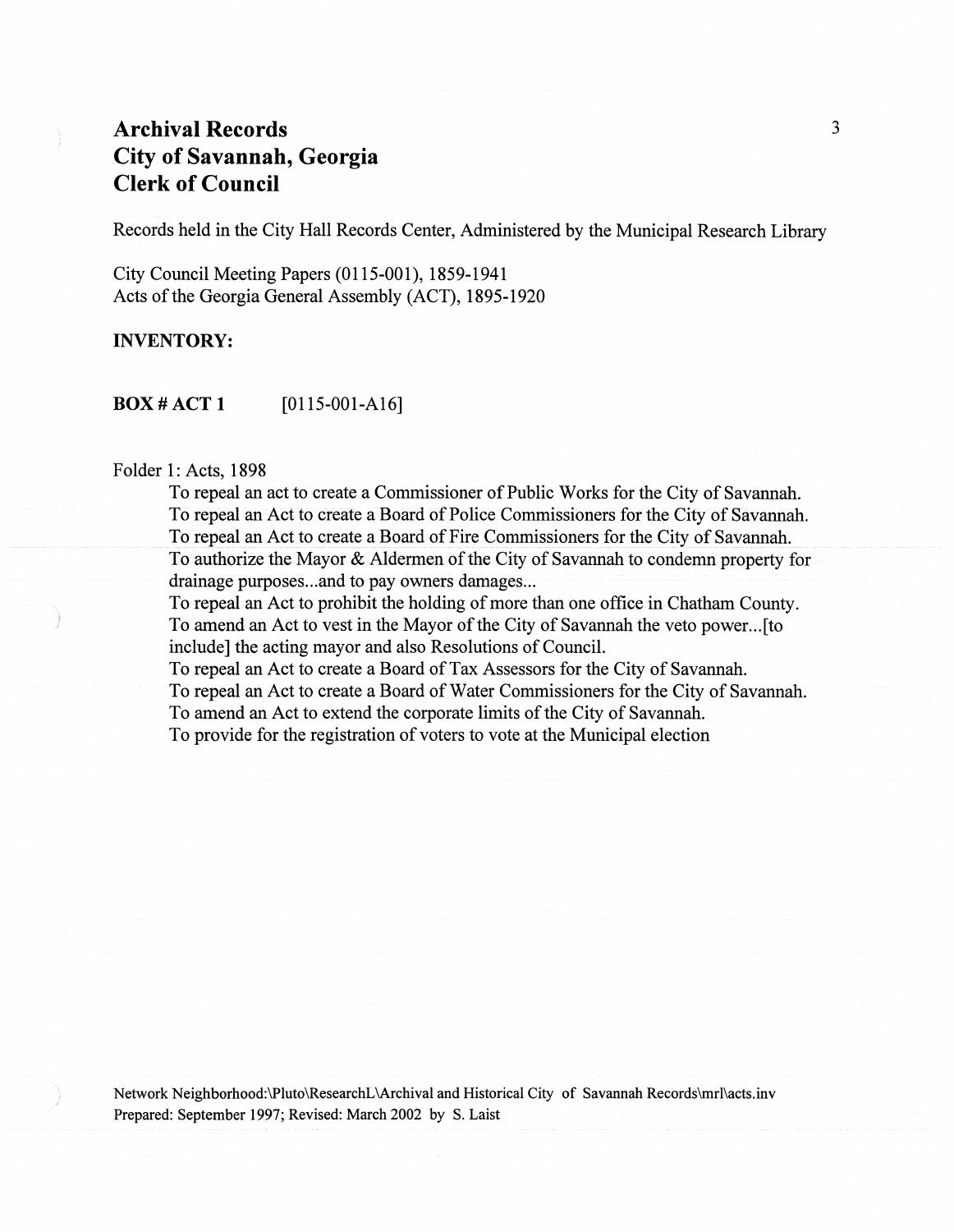Records held in the City Hall Records Center, Administered by the Municipal Research Library

City Council Meeting Papers (0115-001), 1859-1941 Acts of the Georgia General Assembly (ACT), 1895-1920

#### INVENTORY:

**BOX # ACT 1** [0115-001-A16] continued

#### Folder 2: Acts, 1899

To amend Section 1643, Volume I of the Code of 1895.

## Folder 3: Acts, 1900

To authorize the Mayor & Aldermen of the City of Savannah to acquire by purchase lands in Chatham County for cemetery, pest house, hospital...and other purposes.

To empower the Treasurer of Chatham County to employ a clerk.

To provide for the terms of office of the Commissioners of Chatham County to terminate the terms of those now in office.

To abolish the Grand Jury in the City Court of Savannah.

To provide for registration of voters to vote at the municipal election in the City of Savannah.

To fix the time for election and appointment of all officers

#### Folder 4: Acts, 1902

To fix the time for election of City Officers in the City of Savannah.

To define and extend the corporate limits of the City of Savannah.

To provide for and require payment of taxes on franchises and to prescribe the method for the return and payment of said taxes.

## Folder 5: Acts, 1910

To provide for the registration of voters prior to any municipal election in the City of Savannah.

## Folder 6: Acts, 1913

To amend an Act...to provide for the holding of primary elections in the City of Savannah for selection of Mayor and Aldermen...